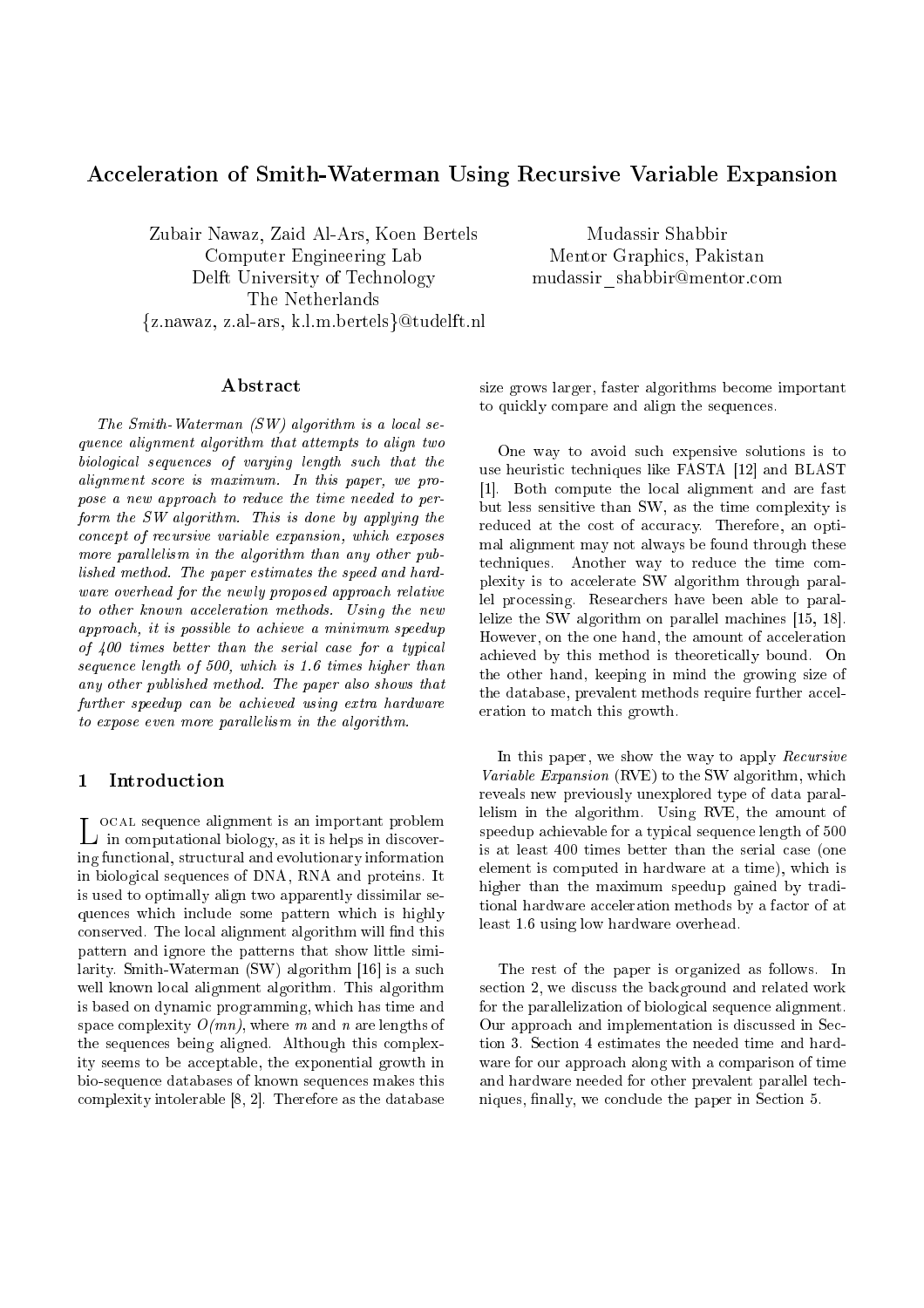|                |                |              | G[T C G C A A C |                |                   |                |                |          |                |
|----------------|----------------|--------------|-----------------|----------------|-------------------|----------------|----------------|----------|----------------|
|                | 0              | 0            | $\overline{0}$  | $\overline{0}$ |                   | 0 0 0          |                | $\Omega$ | l 0            |
| $\mathsf{T}$   | $\overline{0}$ |              | 0 2 0 0 0       |                |                   |                | 0 <sup>1</sup> | $\Omega$ | $\overline{0}$ |
| $\mathsf{C}$   | 0              |              | 0 0 4 2 2 0 0   |                |                   |                |                |          | $\overline{2}$ |
| $\mathsf{C}$   | 0              | 0            | 0 2 3 4 2 0     |                |                   |                |                |          | $\overline{2}$ |
| A              | 0 <sub>1</sub> | 0            |                 |                |                   |                |                | 6 4      | $\overline{2}$ |
| T.             | 0              | 0            | 2               | $\mathbf{0}$   | 0 <sup>1</sup>    | 0 <sup>1</sup> |                | 4 5      | 3              |
| $\overline{G}$ |                | $\mathbf{2}$ | 0               |                | $1 \mid 2 \mid 0$ |                |                | 2 3      |                |

**Figure 1. Scoring Matrix for an example of SW algorithm, when**  $q = -2$  **and**  $x(i, j) = +1$  **when**  $S[i]=T[i]$  otherwise −1. Elements in the trace **back are shown in bold.**

## 2 Ba
kground and Related Work

### 2.1 The Smith-Waterman algorithm

Let  $S[1..m]$  and  $T[1..n]$  be two sequences of length  $m$  and  $n$  for sequence alignment. The *optimal align*ment score  $F(i, j)$  for two sub-sequences  $S[1..i]$  and  $T[1..j]$  is given by the following recurrence equation.

$$
F(i,j) = \max \begin{cases} F(i,j-1) + g \\ F(i-1,j-1) + x(i,j) \\ F(i-1,j) + g \\ 0 \end{cases}
$$
 (1)

where  $F(0,0) = F(0, j) = F(i, 0) = 0$ , for  $1 \leq$  $i \leq m$  and  $1 \leq j \leq n$ . The  $x(i, j)$  is the score for match/mismatch, depending upon whether  $S[i] = T[j]$ or  $S[i] \neq T[j]$ . The g is some constant penalty for inserting a gap in any sequence. For local alignment, the lowest score for match/mismatch is greater than the re
ommended gap penalty, otherwise the alignment will have more gaps and will eventually hange from local to global type of alignment, even though a local alignment algorithm is used  $[6, 10, 17]$ . We will use this observation later in our proposed approa
h.

To compute optimal alignment score  $F(i, j)$  as given by Equation 1 for  $1 \leq i \leq m$  and  $1 \leq j \leq n$ , dynami programming is applied. In dynami programming, a bottom-up approach is used, in which initially the boundary conditions are computed and then  $F$  is omputed from smaller sub-sequen
es to larger ones till it rea
hes the entire length of the sequen
es. An example of the SW algorithm is shown in Figure 1, where a matrix is made and the two sequen
es are put along the row and column. The matrix is filled using Equation 1 from the top-left corner and elements are filled



**Figure 2. Data dependence graph for Equation 1 (different shades of gray in circles show the elements which can be executed in parallel).**

from left to right and from top to bottom. Once the whole matrix is filled, we find the maximum score in the whole matrix and then start a tra
e ba
k from that element to one of the three elements from whi
h alignment s
ore is al
ulated. This pro
ess is repeated till the s
ore drops below a ertain threshold or to zero. In the trace back, if the corresponding row and column element match then the alignment is definitely computed from the top-left element otherwise it is omputed from any of the three elements depending on whi
h of them produ
es a maximum. When an element is omputed from the top element then there is a gap in the sequen
e along the row and similarly when an element is omputed from the left element then there is a gap in the sequence along the column. The local optimal alignment for the example in Figure 1 is as follows.

The computation of the optimal alignment score  $F(i,$  $i$ ) as given by Equation 1 takes constant time, and since there are  $m \times n$  elements to be computed, the time complexity for SW algorithm is  $O(mn)$ . The trace back takes  $O(m+n)$  steps, as the longest path in  $m \times$  $n$  matrix is from top left to bottom right, which is  $O(m + n)$ , and the time to determine the source of omputation for an element is onstant. We need to keep the table of size  $m \times n$  to compute the  $F(i, j)$  and for tra
e ba
k, therefore the spa
e omplexity for the algorithms is also  $O(mn)$ .

To parallelize the SW algorithm we need to look at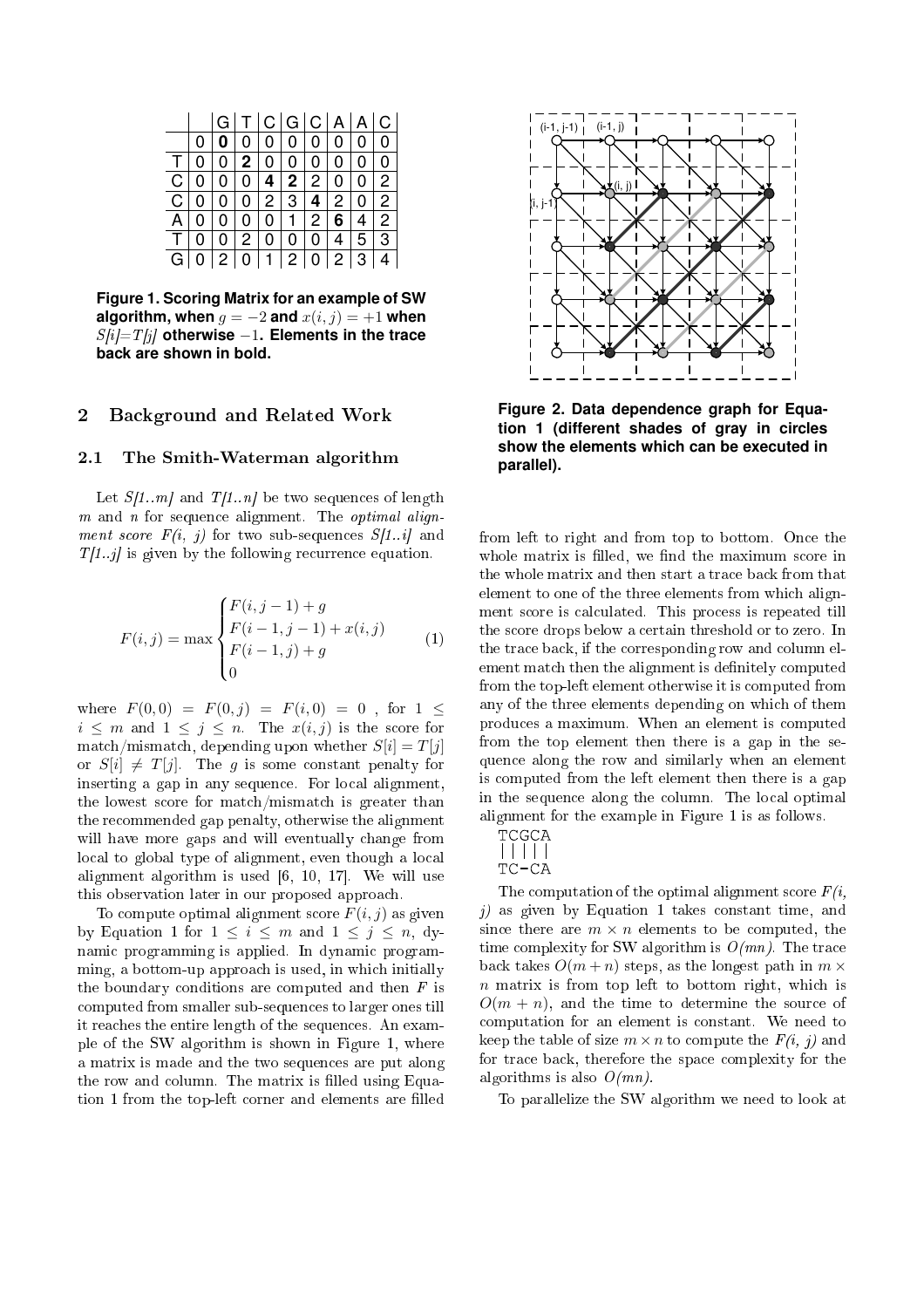

**Figure 3. Circuit for the computation of an element**  $F(i, j)$  **in Equation 1, where**  $\succ$  **is the Max operator, and LUT stands for the Lookup table that generates the match/mismatch scores.**

its data dependen
e graph as shown in Figure 2. Blank ir
les are the elements after the initialization with the boundary conditions. Any iteration  $(i, j)$  cannot be executed until iterations  $(i-1, j)$ ,  $(i-1, j-1)$  and  $(i, j-1)$ are executed first, due to data dependencies. Therefore we need to hange the way the elements are traversed like starting from the top, elements with one shade of gray in anti-diagonal an be exe
uted in parallel followed by the next anti-diagonal with different shade of gray due to dependen
y onstraint. The degree of parallelism is onstrained to the number of elements in the anti-diagonal and the maximum number of pro
essing elements required will be equal to the number of elements in the longest anti-diagonal  $(l_d)$  is as follows.

$$
l_d = \min(m, n) \tag{2}
$$

Here, we have assumed that the pro
essing elements are equal in number to the length of the shorter sequen
e. Theoreti
ally, the lower bound to the number of steps required in this parallel implementation is equal to the number of anti-diagonals required to rea
h the bottom-right element is as follows.

$$
m+n-1 \tag{3}
$$

So far this is the best te
hnique for parallelization and has been used by many researchers  $[14, 11, 18]$ . Yamaguchi [18] implemented the SW on FPGA and a
hieved a speedup of 327 times faster than a desktop omputer with Pentium III, 1 GHz for a sequen
e length of 2048. Oliver [14] achieved a speedup of 170 as ompared to software implementation on Pentium IV, 1.6 GHz, for a sequen
e length of 756. Similarly re cently Jiang [11] has improved the speedup to at least 330 times faster than software implementation on 2.8 GHz. Xeon processor for sequence length of 4000.

| <b>Example 1</b> A simple example which adds the loop |  |  |  |  |
|-------------------------------------------------------|--|--|--|--|
| counter.                                              |  |  |  |  |

| $A \lceil 1 \rceil = 1$ |         |
|-------------------------|---------|
| for $i = 2$ to 5        |         |
| $A[i] = A[i-1] + i$     | $(G_i)$ |
| end for                 |         |

| <b>Example 2</b> RVE is applied on Example 1. |
|-----------------------------------------------|
| $A[5] = A[4] + 5$                             |
| $= A[3] + 4 + 5$                              |
| $= A[2] + 3 + 4 + 5$                          |
| $= A[1] + 2 + 3 + 4 + 5$                      |
| $= 1 + 2 + 3 + 4 + 5$                         |
|                                               |

Figure 3 shows the implementation to ompute one element. This unit contains three adders, one look up table (LUT) and three comparators. The time to compute one element is 4 cycles. We have assumed that the time for each cycle is equal to the latency of one adder, omparator or LUT operations. The same assumption holds to compute the latency in the rest of the paper.

## 2.2 Recursive Variable Expansion

Recursive Variable Expansion (RVE) [13] is a kind of loop transformation whi
h removes all the data dependen
ies from the program, thereby making it prone to more parallelism. The basic idea is that if any statement  $G_i$  is dependent on statement  $H_j$  for some iteration *i* and *j*, then instead of waiting for  $H_i$  to complete and then execute  $G_i,$  we will replace all the occurrences of the variable in  $G_i$  that create dependency with  $H_i$ with the computation of that variable in  $H_j$ . This way there is no need to wait for the statement  $H_i$  to complete and statement  $G_i$  can be executed independently of  $H_i$ . Similarly if  $H_i$  is dependent on some other statement, we will repla
e the omputation of that statement with the variable to make it independent of that statement. This step is recursively repeated until the statement  $G_i$  is not dependent on any other statement rather only inputs or known values, whi
h essentially means that  $G_i$  can be computed without waiting for the omputation of any other statement. The te
hnique is very beneficial when most of the operations are associative. This transformation can be explained clearly by Example 1, whi
h adds the loop ounter. Therefore after applying the RVE, we get an expression with five terms to be added as shown in Example 2.

In this way, the whole expanded statement in Example 2 an be omputed in any order by omputing a large number of operations in parallel and efficiently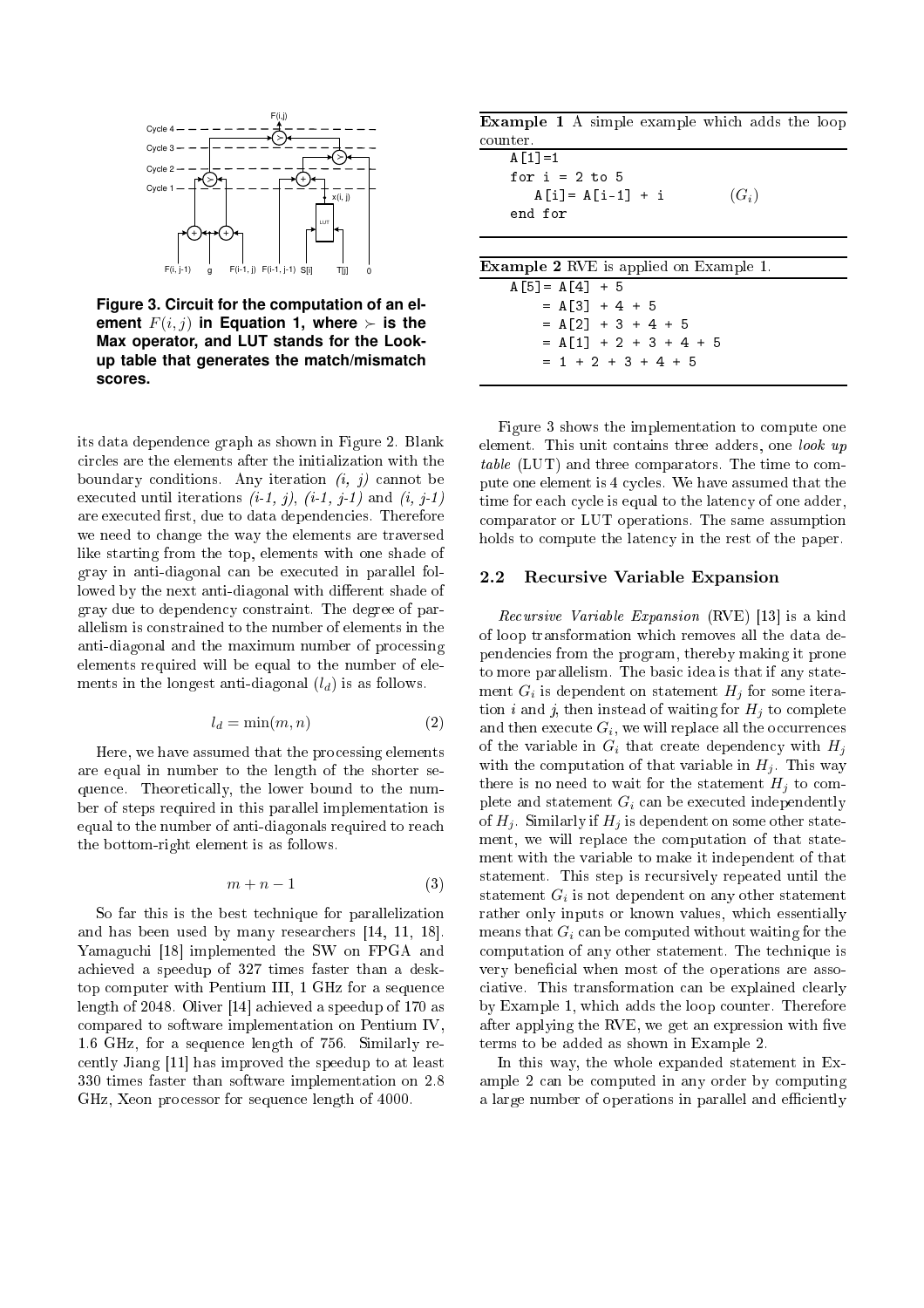

**Figure 5. Three level recursion tree for the SW algorithm.**



**Figure 4. Circuit for Example 2.**

using binary tree stru
ture as shown in Figure 4.

#### 2.3 Traditional acceleration of SW

As mentioned in Section 2.1, the best known hardware acceleration of the SW algorithm takes  $m + n - 1$ steps to omplete (Equation 3). Sin
e ea
h step takes 4 cycles (Figure 3), the best known time to compute the SW equation is  $4(m+n-1)$  cycles as described by Equation 1.

A lot of work has been done to accelerate the biological sequence alignment using different hardwares. In addition to specific architectures designed for sequence alignment, many solutions for special purpose hardware, SIMD and FPGAs have been devised [9].

Several implementations for SIMDs have been proposed as MGAP, Kestrel and Fuzion  $[5, 3, 15]$ . A recent implementation was done on Intel Xeon 2.0 GHz using a te
hnique alled Striped Smith-Waterman, whi
h claims to achieve a speedup of six times over other SIMDs implementations [7]. SIMDs contains general purpose pro
essors therefore it is programmable and is used for a wider range of appli
ations like image pro cessing and scientific computing. The drawback is that they are expensive.

Reconfigurable systems are good candidates for acelerating biologi
al sequen
e alignment algorithms.



**Figure 6. Matrices to show the elements from** which  $F(i - i^{'}, j - j^{'})$  are computed. Shaded **square represent already known values.**

Reconfigurable systems are composed of GPP coupled with Field Programmable Gate Arrays (FPGA). FP-GAs are programmable using some hardware description languages like VHDL or Verilog and virtually any algorithm an be mapped on it. FPGAs an also be re configured during system operation, called Run-Time Reconfiguration, which makes them suitable if the algorithm or gap penalty is hanged at runtime. Some of the solutions based on FPGAs are given in  $[18, 14]$ . Recently Jiang [11] modified the SW formula by introducing a new variable and thereby reducing the critical path to ompute a single ell.

In this paper, we des
ribed how to improve the time needed to ompute sequen
e alignment using any of the above methods by a constant factor by exposing more parallelism.

#### 3 SW acceleration using RVE

### 3.1 Applying RVE to the SW algorithm

We applied RVE partially on Equation 1 to expose three levels of data parallelism. The recursion tree after the application of RVE is shown in Figure 5.  $F(i, j)$ an be written in equation as shown by the leaf nodes in Figure 5.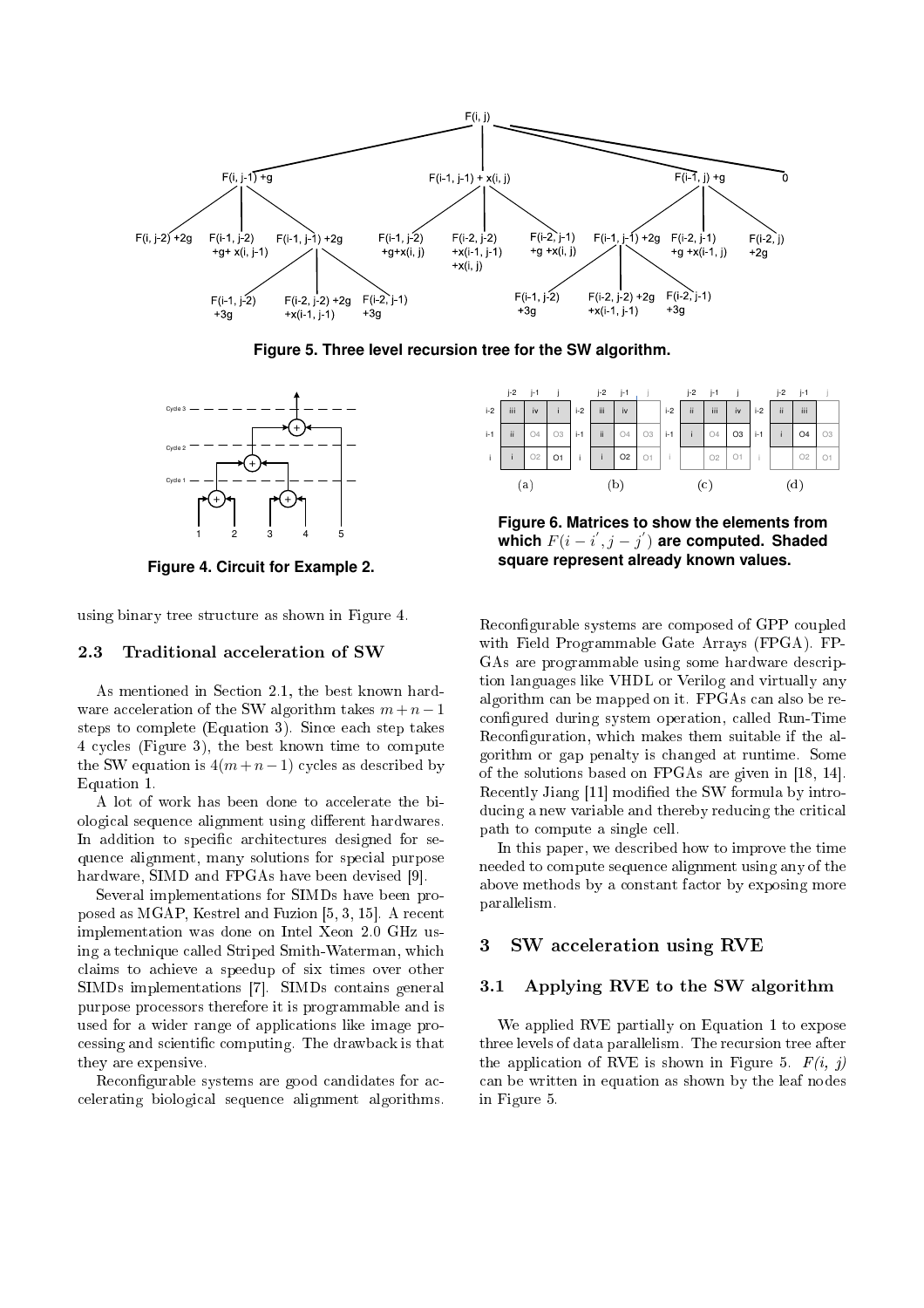$$
F(i,j) = \max \begin{cases} i & F(i,j-2)+2g \\ ii & F(i-1,j-2)+g+x(i,j-1) \\ iii & F(i-1,j-2)+3g \\ iv & F(i-2,j-2)+2g+x(i-1,j-1) \\ v & F(i-2,j-1)+3g \\ vi & F(i-2,j-1)+3g \\ vi & F(i-2,j-2)+x(i,j-1)+x(i,j) \\ viii & F(i-2,j-1)+g+x(i,j) \\ ivii & F(i-2,j-1)+g+x(i,j) \\ ix & F(i-2,j-2)+2g+x(i-1,j-1) \\ xii & F(i-2,j-1)+3g \\ xii & F(i-2,j-1)+g+x(i-1,j) \\ xiii & F(i-2,j)+2g \\ xiv & 0 \end{cases} (4)
$$

Equation 1, whi
h transformed to Equation 4 is now written as the maximum of fourteen sub-equations. All the terms are independent to ea
h other, therefore subequations can be computed in parallel. Since finding maximum is associative, then the efficient way to find maximum is by making a omplete binary tree from the result of fourteen sub-equation, which requires four cycles as  $\lceil \log_2 14 \rceil = 4$ . Can we find  $F(i, j)$  better than F(i–i', j–j'), for  $0 \le i' \le 2$  and  $0 \le j' \le 2$ , terms are only five. If a unique  $F(i-i', j-j')$  is present in more than one sub-equations and as mentioned before in Se
 tion 2.1 that the lowest s
ore in substitution matri
es is greater than the recommended gap penalty  $q$ , we can eliminate some sub-equations with out the loss of gen-′ ′ erality based on the smallest value of  $x(i - i, j - j)$ , which we call  $x_l$ . For example,  $F(i-1, j-2)$  is present in equation  $ii, iii, vi$  and  $ix$ . So these sub-equations an be written as follows.

$$
\begin{aligned}\n\text{ii} \quad & F(i-1,j-2) + g + x_i \\
\text{iii} \quad & F(i-1,j-2) + 3g \\
\text{vi} \quad & F(i-1,j-2) + g + x_i \\
\text{ix} \quad & F(i-1,j-2) + 3g\n\end{aligned} \tag{5}
$$

So sub-equations *iii* and *ix* can be simply discarded, they can never be maximum as  $g + x_l > 3g$  for  $x_l > g$ . There is a tie between  $ii$  and  $vi$ , as we are not certain about the values does  $x(i, j - 1)$  and  $x(i, j)$ . Using this reduction method for all the sub-equations, Equation 4 an be redu
ed to the following equation of eight subequations.

| 0 | 0 | 0 |  | 0 0 0 0                    | $\overline{0}$ | $\Omega$ | 0 | 0 |
|---|---|---|--|----------------------------|----------------|----------|---|---|
| 0 |   |   |  | 04 02 04 02 04 02 04 02 04 |                |          |   |   |
| 0 |   |   |  | 03 01 03 01 03 01 03 01 03 |                |          |   |   |
| 0 |   |   |  | 04 02 04 02 04 02 04 02 04 |                |          |   |   |
| 0 |   |   |  | 03 01 03 01 03 01 03 01 03 |                |          |   |   |
| 0 |   |   |  | 04 02 04 02 04 02 04 02 04 |                |          |   |   |
| 0 |   |   |  | O3 O1 O3 O1 O3 O1 O3 O1 O3 |                |          |   |   |
| 0 |   |   |  | 04 02 04 02 04 02 04 02 04 |                |          |   |   |
| 0 |   |   |  | 03 01 03 01 03 01 03 01 03 |                |          |   |   |
| 0 |   |   |  | 04502 04 02 04 02 04 02    |                |          |   |   |

**Figure 7. Sequence of fill of the**  $F(i, j)$  **scoring matrix of Equation 1, starting from the top left light shaded square numbered 1 (represent the time instance to compute) and moving diagonally down as shown by trailing numbers. All the squares with the same number can be executed in parallel.**

$$
F(i,j) = \max \begin{cases} i & F(i,j-2)+2g \\ ii & F(i-1,j-2)+g+x(i,j-1) \\ iii & F(i-1,j-2)+g+x(i,j) \\ iv & F(i-2,j-2)+x(i-1,j-1)+x(i,j) \\ v & F(i-2,j-1)+g+x(i-1,j) \\ vi & F(i-2,j-1)+g+x(i,j) \\ vi & F(i-2,j)+2g \\ viii & 0 \end{cases} (6)
$$

To find the maximum of eight sub-equations, we need  $\lceil \log_2 8 \rceil = 3$  cycles, which is better than 4 cycles as needed for Equation 4.

Even if the gap penalty is equal to the smallest value in the substitution matrix, the above equations will prevail as equations with only gap penalties will be eliminated, as with  $x(i-i',j-j')$ , there is a chance that a better s
ore an ome up. However if the gap penalty g is greater than the smallest value  $x_l$  of substitution matrix , then there may or may not be any elimination and in worst ase we may have to keep all the subequations, which means that 4 cycles will be required to find the maximum.

In implementation, we would like to redu
e the hardware as much as possible for the same acceleration. Since the first two terms in the sub-equations  $ii$  and  $iii$ of Equation 6 are the same, we an write both of them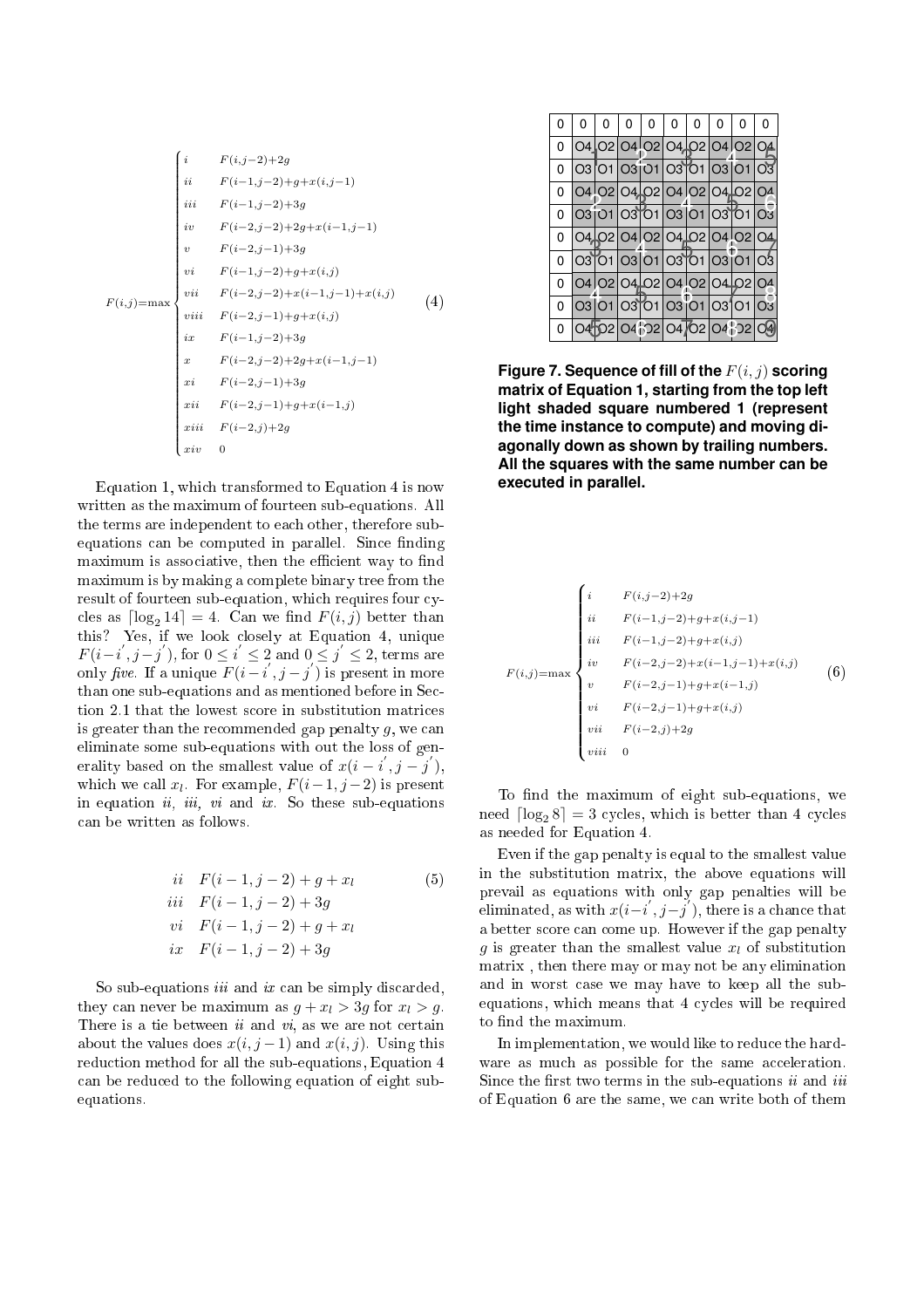

**Figure 8. Circuit for computing the**  $2 \times 2$  block as shown in Figure 6, where  $A = x(i-1, j-1)+F(i-2, j-2)$ ,  $B = F(i-2, j-1)+g$  and  $C = F(i-1, j-2)+g$ .

in one sub-equation as

$$
\max \begin{cases} ii & F(i-1,j-2)+g+x(i,j-1) \\ iii & F(i-1,j-2)+g+x(i,j) \\ \end{cases}
$$
  
=  $F(i-1,j-2)+g+\{x(i,j-1)\}x(i,j)$ 

where  $\succ$  is the *binary max* operation, which returns the max of two value. Similarly without losing generality, we an redu
e the whole of Equation 6 into the following equation.

$$
F(i,j) = \max \begin{cases} i & \{F(i,j-2) \succ F(i-2,j)\} + 2g \\ ii & F(i-1,j-2) + g + \{x(i,j-1) \succ x(i,j)\} \\ iii & F(i-2,j-2) + x(i-1,j-1) + x(i,j) \\ iv & F(i-2,j-1) + g + \{x(i-1,j) \succ x(i,j)\} \\ v & 0 \end{cases}
$$
(7)

Equation 7 when mapped on to matrix form gives us a  $3 \times 3$  matrix, where the terms to be computed (O1) to  $O(4)$  are represented by a  $2 \times 2$  block as shown in Figure 6. We define the size of the unknown block as the blocking factor (b), here  $b=2$ . Figure 6(a) shows how  $F(i, j)$  (i.e.  $O1$ ) is calculated from Equation 7. Similarly we can compute  $F(i, j-1)$  (i.e. O2 in Figure 6(b)),  $F(i-1, j)$  (i.e. O3 in Figure 6(c)) and  $F(i-1, j-$ 1) (i.e.  $O_4$  in Figure 6(d)) using the similar method for O1. The formulas for  $F(i, j-1)$ ,  $F(i-1, j)$  and  $F(i-$ 1,  $j - 1$ ) after applying Recursive Variable Expansion partially and elimination is given by Equation 8, 9 and 10, respe
tively.

$$
F(i,j-1) = \max \begin{cases} i & F(i,j-2)+g \\ ii & F(i-1,j-2)+x(i,j-1) \\ iii & F(i-2,j-2)+g+x(i-1,j-1) \\ iv & F(i-2,j-1)+2g \\ v & 0 \end{cases}
$$
(8)  

$$
F(i-1,j) = \max \begin{cases} i & F(i-1,j-2)+2g \\ ii & F(i-2,j-2)+g+x(i-1,j-1) \\ iii & F(i-2,j-1)+x(i-1,j) \\ iv & F(i-2,j)+g \\ v & 0 \end{cases}
$$
(9)  

$$
F(i-1,j-1) = \max \begin{cases} i & F(i-1,j-2)+g \\ ii & F(i-2,j-2)+x(i-1,j-1) \\ ii & F(i-2,j-2)+x(i-1,j-1) \\ iii & F(i-2,j-1)+g \\ iv & 0 \end{cases}
$$
(10)

On
e the boundary onditions are applied, the rest of the matrix can be filled as shown by Figure 7. The figure also shows how the matrix will be filled if the length of the sequences is not a multiple factor of the blocking factor.

#### Time and Hardware estimation  $\overline{4}$

In this se
tion, we will show that our approa
h in which we have expanded the SW (Equation 1) using Recursive Variable Expansion is some constant times faster than any known parallel implementation to date,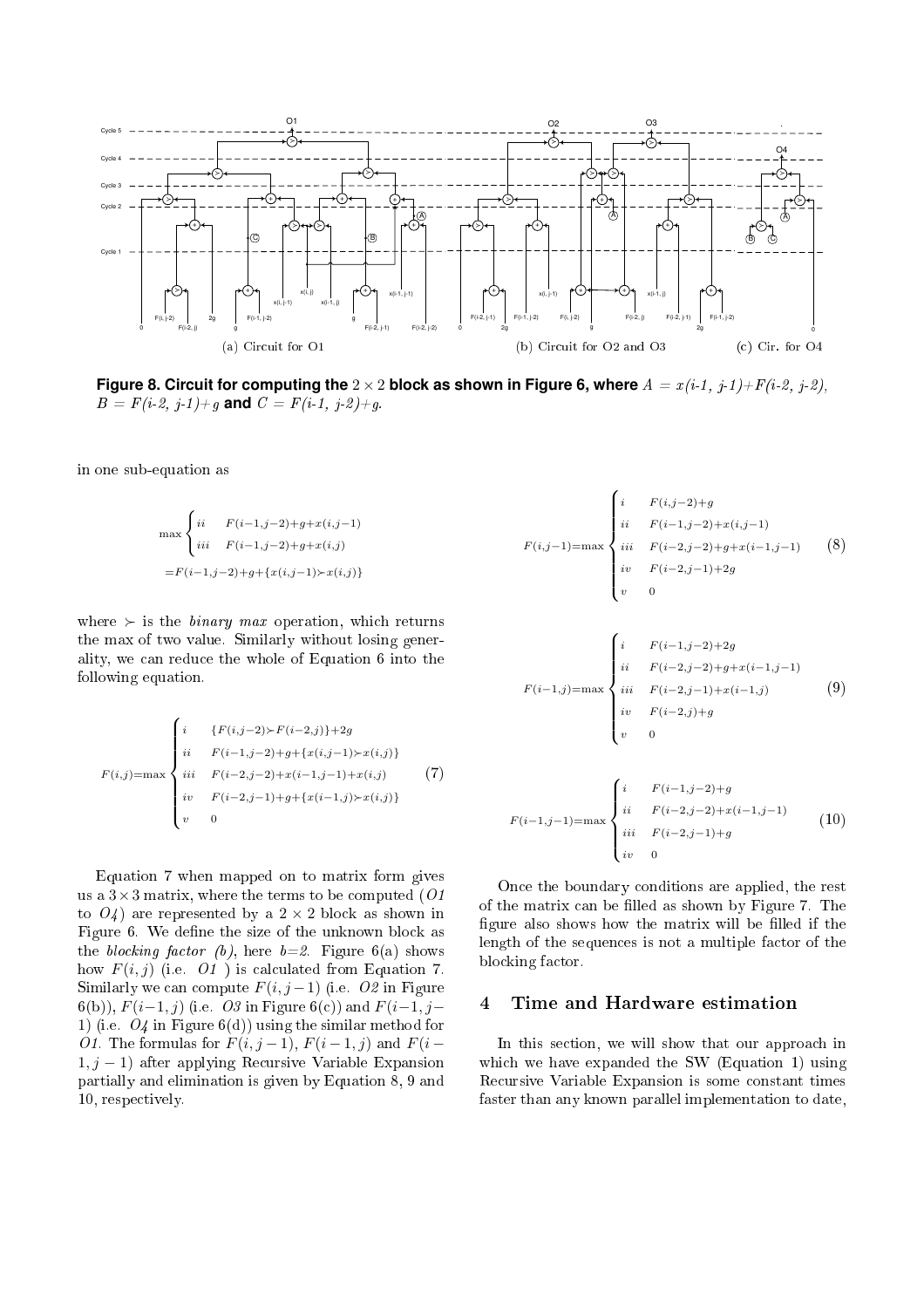|                            | Time (cycles)                                                                               |                    |                    | Hardware        |                    |                                         |                 |                    |                                  |                |                    |                                  |
|----------------------------|---------------------------------------------------------------------------------------------|--------------------|--------------------|-----------------|--------------------|-----------------------------------------|-----------------|--------------------|----------------------------------|----------------|--------------------|----------------------------------|
|                            |                                                                                             |                    |                    |                 |                    |                                         |                 |                    |                                  | LUT            |                    |                                  |
|                            | variable                                                                                    | value <sup>1</sup> | $\text{speedup}^2$ | variable        | value <sup>1</sup> | overhead<br>$_{\rm ratio}$ <sup>2</sup> | variable        | value <sup>1</sup> | overhead<br>$_{\rm ratio}{}^{2}$ | variable       | value <sup>1</sup> | overhead<br>$_{\rm ratio}{}^{2}$ |
| Serial<br>case             | 4mn                                                                                         | 1000000            | $\,1$              | 3               | 3                  |                                         | 3               | 3                  |                                  |                |                    |                                  |
| Best HW<br>accel.          | $4(m+n-1)$                                                                                  | 3996               | 250                | $3 \times l_d$  | 1500               | 500                                     | $3 \times l_d$  | 1500               | 500                              | $1 \times l_d$ | 500                | 500                              |
| $_{\rm RVE}$<br>with $b=2$ | $5\left(\left\lceil\frac{m}{2}\right\rceil + \left\lceil\frac{n}{2}\right\rceil - 1\right)$ | 2495               | 401                | $14 \times n_2$ | 3500               | 1167                                    | $17 \times n_2$ | 4250               | 1417                             | $4 \times n_2$ | 1000               | 1000                             |
| RVE<br>with $b=3$          | $7(\left\lceil\frac{m}{3}\right\rceil + \left\lceil\frac{n}{3}\right\rceil - 1)$            | 2331               | 429                | $54 \times n_3$ | 27000              | 9000                                    | $54 \times n_3$ | 27000              | 9000                             | $9 \times n_3$ | 1500               | 1500                             |

**Table 1. Time and Hardware estimation**

<sup>1</sup>values calculated for  $m=500$  &  $n=500$ . <sup>2</sup>with respect to the serial case

 $l_d\!=\!\min(m,n)\!=\!500,\ n_2\!=\!\min(\left\lfloor\frac{m}{2}\right\rfloor,\left\lfloor\frac{n}{2}\right\rfloor)+\frac{\min(m,n)\bmod 2}{2}\!=\!250^1,\ n_3\!=\!\min(\left\lfloor\frac{m}{3}\right\rfloor,\left\lfloor\frac{n}{3}\right\rfloor)+\frac{\min(m,n)\bmod 3}{3}\!=\!167^1$ 

depending upon the size of the blocking factor chosen. Next in this section, we will discuss the different known SW implementations. Then we will show the time and hardware estimation along with its omparison with the best known parallel approa
h.

## 4.1 Serial Case

First we will look at the *serial case*, in which every element is al
ulated serially in hardware starting from top left orner and moving left to right and top to down. As shown in Figure 3, it takes 4 cycles to compute an element by using 3 adders and 4 omparators. There are *mn* elements in total in the scoring matrix, therefore to align two sequences of length  $m$  and  $n$ , it requires  $4mn$  cycles. As all the elements are computed serially, the hardware is required for just one element, which is 3 adders and 4 comparators.

### 4.2 Best known hardware acceleration

Now we will look at the best known hardware acceleration technique, in which the elements  $F(i, j)$  are omputed as parallel as possible restrained by the data dependen
y. As given by Equation 3, the number of subsequent steps required is  $m + n - 1$ , which takes a total computation time of  $4(m + n - 1)$  cyles. At any time, the number of elements in the longest anti-diagonal is the maximum number of elements to be omputed in parallel, given by Equation 2 is  $l_d = \min(m, n)$ . If  $h_e$  quantifies the amount of hardware used to compute a single  $F(i, j)$  element, then the maximum amount of hardware needed is  $h_e \times l_d$ .

#### 4.3 Recursive variable expansion

In order to estimate the hardware and time for our implementation, we have drawn the circuits in Figure 8 for Equations 7, 8, 9 and 10. The circuits for the given equations are optimized to use minimum hardware. These circuits can be easily implemented on FPGA. According to the circuits in Figure 8, a block of  $2 \times 2$  requires 5 cycles to compute. The maximum number of sequential blocks that should be calculated in subsequent anti-diagonals for sequences of lengths  $m$ and *n* is given by  $\left\lceil \frac{m}{b} \right\rceil + \left\lceil \frac{n}{b} \right\rceil - 1$ . The last block can be partially filled, if  $b \nmid m$  or  $b \nmid n$  ( $b \nmid m$  means that b does not evenly divide m). Therefore for  $2 \times 2$  block, upper bound for the time to ompute an alignment between two sequences of length m and n is  $5(\left\lceil \frac{m}{2} \right\rceil + \left\lceil \frac{n}{2} \right\rceil - 1)$ cycles. Even if the gap penalty is greater than the lowest s
ore in substitution matrix, the time for sequen
e alignment in that case will be  $6(\left\lceil \frac{m}{2} \right\rceil + \left\lceil \frac{n}{2} \right\rceil - 1)$  cycles, which is approximately equal to  $3(m + n - 1)$ , is still better than  $4(m + n - 1)$  of the best hardware aceleration ase. The number of blo
ks required to be computed in parallel is  $n_b = \min(\left\lfloor \frac{m}{b} \right\rfloor, \left\lfloor \frac{n}{b} \right\rfloor) + p$ , which is the length of longest diagonal in blocks, where  $p = 0$ , if  $b \mid \min(m, n)$ , otherwise  $0 < p < 1$ , which means the block is partially filled and  $p = \frac{\min(m,n) \mod b}{b}$  $\frac{h}{b}$  mod  $\theta$ . If  $h_b$  is some number of hardware used to compute a block and it is also assumed that the hardware used for a partial blo
k is equal to the ratio of the partial blo
k size to the actual block size, then the total hardware used is  $n_b \times h_b$ .

Following is the estimate of hardware  $h_2$  used by one block of  $2 \times 2$  as verified by the Figure 8.

No. of  $'+$  used  $= 14$ No. of ' $\succ$ ' used = 17 No. of LUT used  $=4$